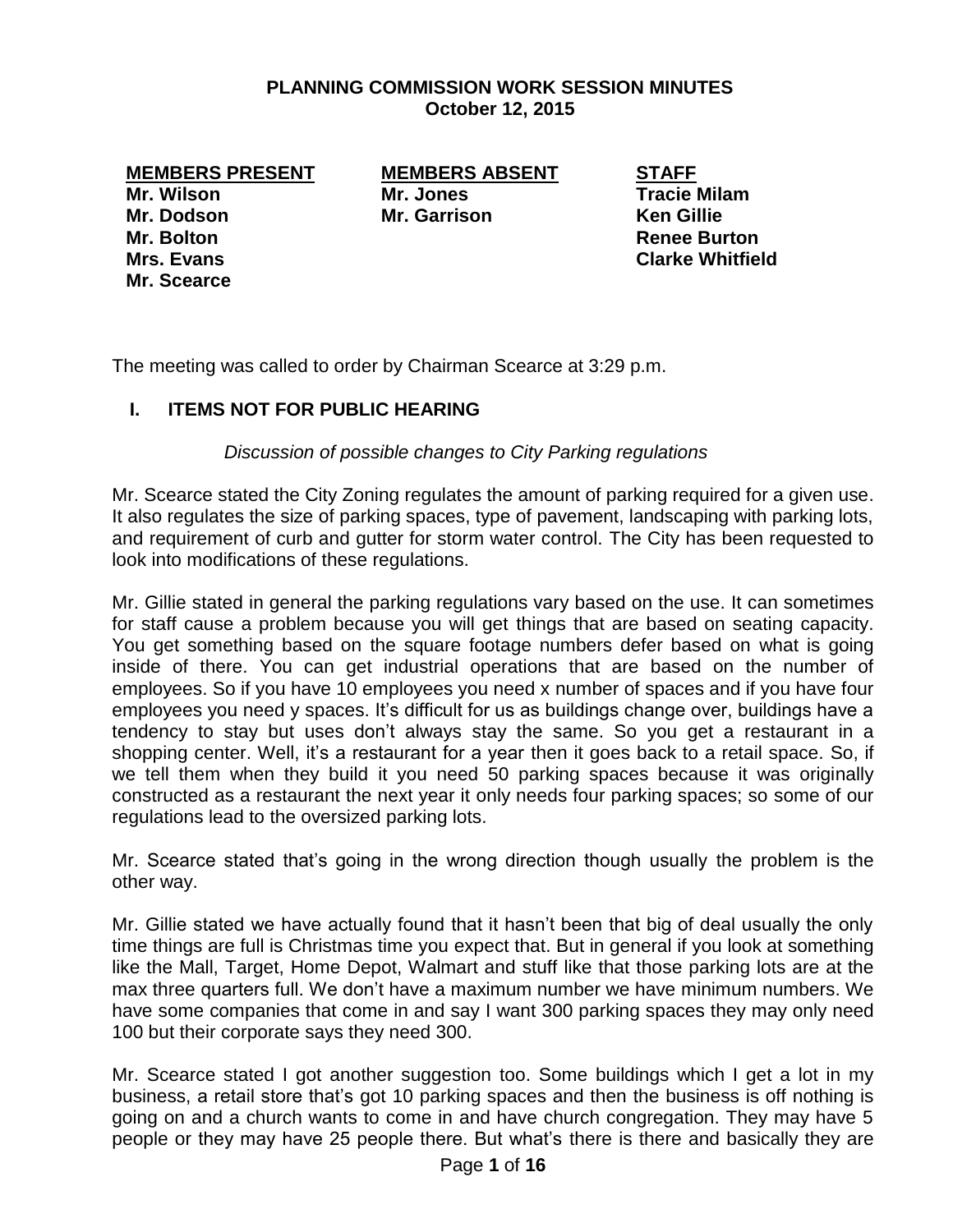ruled away from being able to use that building because it's not enough parking. So I would like to somehow think about that too. If it's not a burden on someone else an adjoining owner or something that would maybe let them have permission to park across or something like that for a short period of time and the numbers change.

Mr. Gillie stated we have had some flexible hours of dissimilar operation if they get an agreement between the adjacent property owners and the agreement is technically supposed to be approved by the City Attorney's office.

Mr. Scearce stated it's supposed to be a legal document?

Mr. Gillie stated yeah. Honestly, we don't do that. If we get a letter from the adjacent property owner that says they can use my lot. We will let them use the lot. But it can be a problem the maximum number with storm water regulations, I'm not sure anyone's really familiar with how much the storm water regulations have changed in Virginia. It has become a substantial burden in quality and quantity if water they use to just determine you had if you paved a thousand square feet and it rained this much the water hits and runs off at this speed and you have capture it. Now, you have got to cool the water down you have got to filter any oils, dirt or anything else that got in that water. Basically, when it's coming out of the ponds or retention basis is supposed to be a clean as rain water coming into it and at a certain flow. It's starting to become really costly to pave lots.

Mr. Scearce stated what you are saying though would be on a new construction?

Mr. Gillie stated right on new construction.

Mr. Scearce stated I agree with that too.

Mr. Gillie stated that is what we are looking at across the board trying to reduce maybe by upwards of 20 percent. So where you have a building now that may need 15 parking spaces or 20 parking spaces we cut that number down and see how it works. It also goes back on the existing. We have a lot of existing vacant buildings strip centers and other things. If you have got mixed uses and I'll use the one across from Walmart that has Tokyo Grill and the dental office and the Dollar General and the jewelry store there is really never a problem parking in that shopping center. It is one of our most active little strip centers, it's got just about every kind of use in it. You have got the medical dental office that's there a small little retail jewelry store, you have got a Dollar General which has a high transfer you got the tobacco store and the restaurant that does great we've never had a problem. Getting in and out of it is the biggest problem because the drive entrance we should have done a better job especially the one on Lowes Drive. But that was a design thing we probably should have tweaked that something else we are going to look at next. Is the minimum driveway widths and stuff like that. But that parking they could have reduced that twenty percent and still not been a dent in the operation of that center. They, if I remember correctly were right at our limit of what they could have. When the guy at the restaurant wanted to expand into the adjacent space we had to go back and double check and make sure there was substantial parking. It's really not a need, we just don't need it.

Mr. Scearce stated and another thing is on existing buildings if you got a restaurant say at this end of the building and you want to put another little restaurant at this end to the building you can't do it in a lot of cases because the parking problems for restaurants is so stretchy.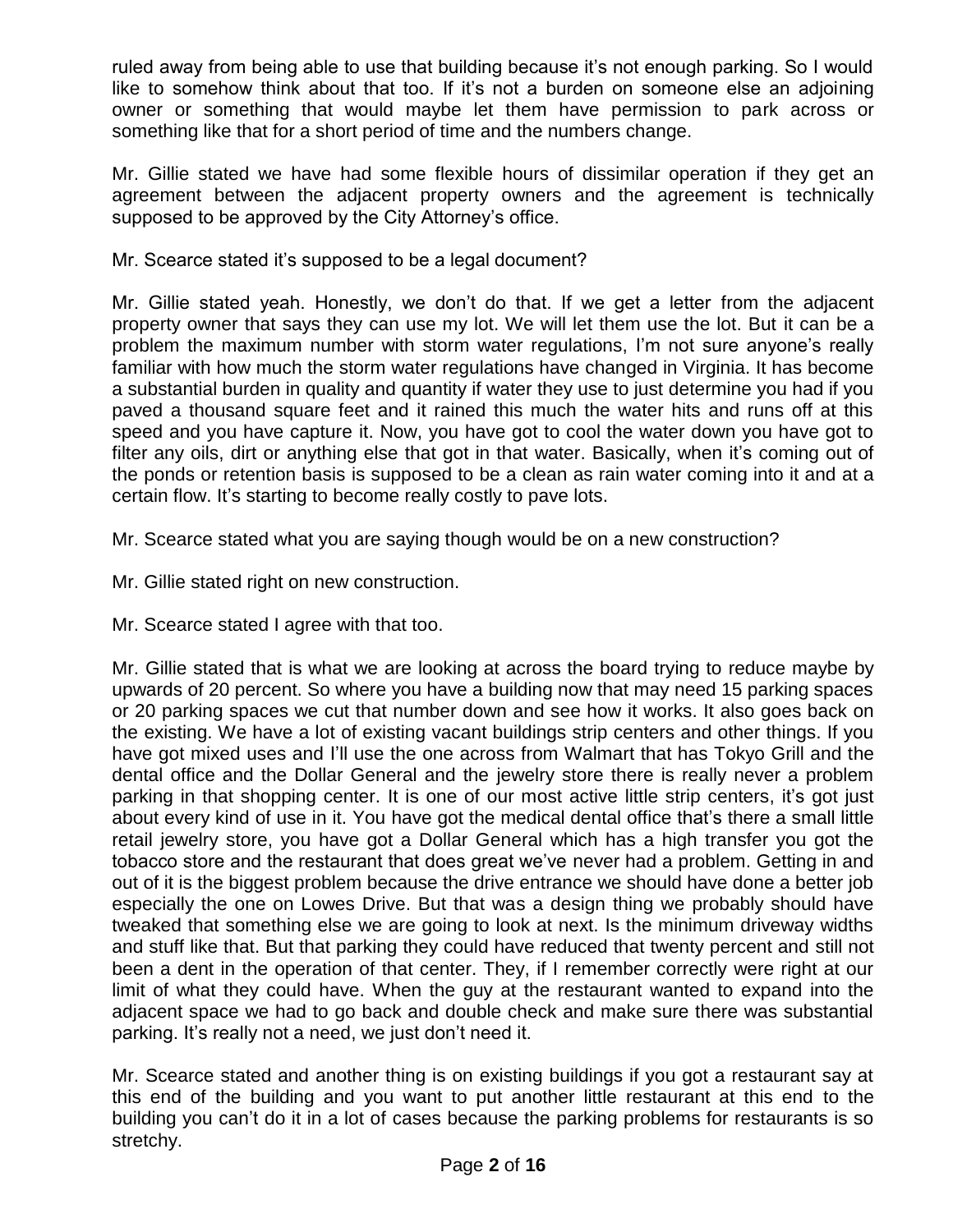Mr. Gillie stated its one space for every three seats and then for your employees on the shift its basically 10 spaces for employees. So if you get a small little restaurant do they have 10 employees working inside that restaurant and you know you're seating capacity our numbers seems to be out of whack. So were suggesting this is something we have thought of to try to address some of the concerns dropping it by twenty percent, establishing a maximum number we think. When we get the big box stores that come in and say I need four hundred spaces because my Corporate is telling us. Other places do a maximum and say no and the reason they put the maximum is for storm water, the more impervious surface you have. The driving standards were something we want to work on. At this point we don't have those numbers. I don't want to say we will move a driveway another 50 feet. If there is cross access easements if property owner A says that you can park on property owners B when they are developing let the numbers go down. If you look at the Walgreens site and the Auto Zone at the corner of Franklin Turnpike and Piney Forest Road you know they have a driveway agreement between the two of them. Walgreens have ever seen that parking lot even close to being full? They should have been allowed to build on or one and half of those lots and let the both of the people work together. The driveway between them lets you be able to connect the two lots together. But I had to tell Walgreens we had to have certain number of spaces and the more we look at it the less sense it is making. Especially for storm water management and things we are gonna have to work on in the future.

Mr. Scearce stated what I would ask as you do this and you change things as kind of like what you have gave us do like you done before like draw a line through and add it in here so we can compare it to what it was and what it is.

Mr. Gillie stated do you guys like these ideas? Not like these ideas? From a staff perspective I've got to present whatever I do to you. Do you think I'm not going far enough, that I'm going too far?

Mr. Scearce stated I think it's great as a real estate agent that deals with it a lot I think it's a good thing to do. I also most of what you said is on new construction which I understand because of storm water and that cost issue really put a little thought in to the existing to.

Mr. Gillie stated we talked about doing that for existing. The issue we will use Arnett Boulevard where the gentlemen just had his dry cleaner. When you go down Arnett you have got three or four vacant buildings on the upper side of Arnett one of them is becoming a church now it use to be a furniture store or something else.

Mr. Scearce where are you talking about?

Mr. Gillie stated Rhonda Womack's where it splits off there on the right side where its splits off. I guess it would be on the right if you are headed down the hill. They had to go in and basically cut out the hillside to put a parking lot in for the church. But there is all those other buildings up and down the street that could if they would have got permission. Been going to that church you just park down here and walk up to the other facility. Instead of having them build a parking lot maybe you could have had them build a set of stairs. They are spending ten grand building a parking versus to grand to build a stair connector between the two because this guy has already got parking.

Mr. Scearce stated in a case like that for instance you could say look he had to go and spend x amount of dollars to do all that construction work I guess he had it because he did it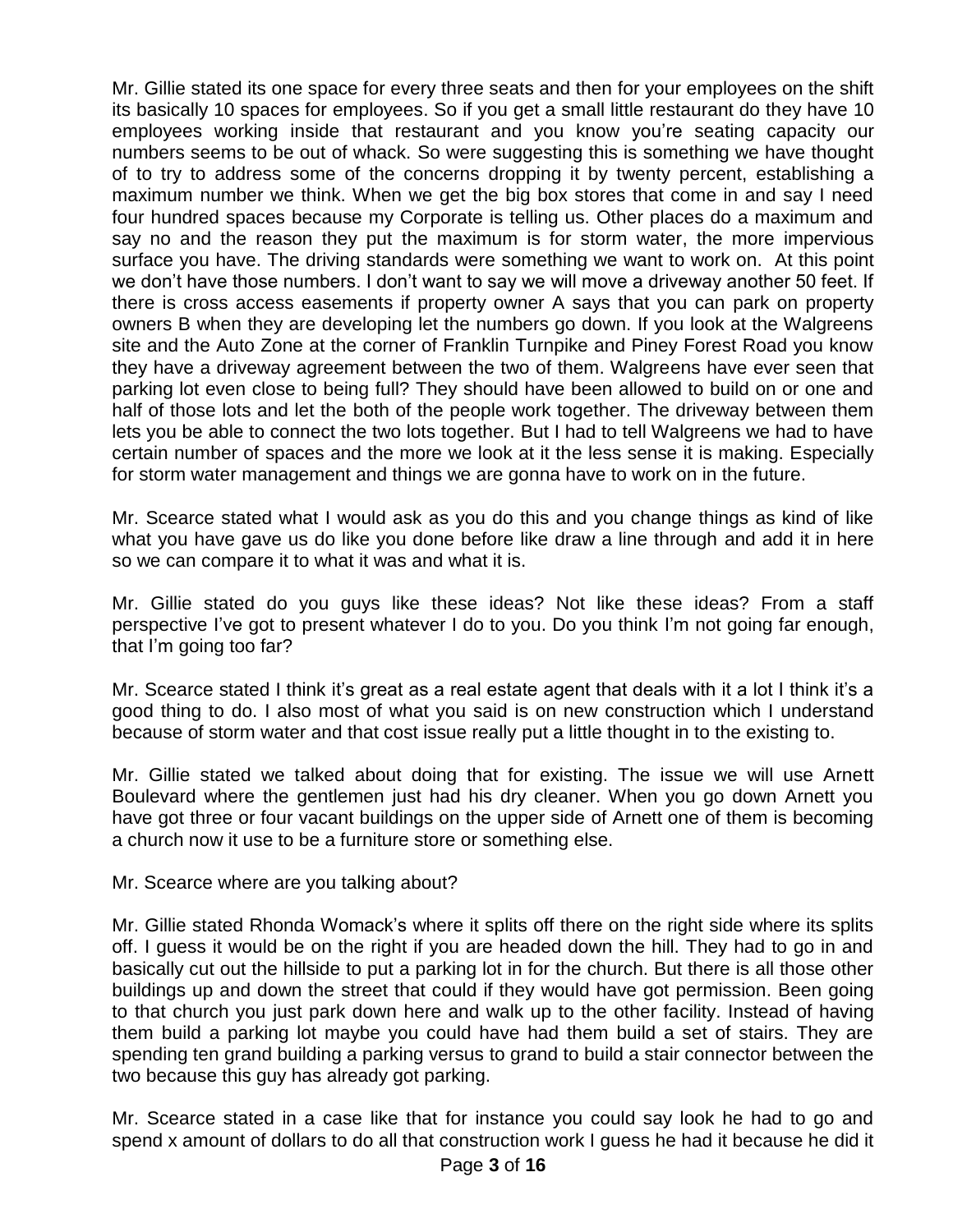supposed he didn't have it and that's puts a big burden on them to conform. Whereas, if you do kind of like what you are talking about, where you are able to get permission from an adjoining neighbor to do it.

Mr. Gillie stated we looked at if anyone here is familiar with the ADA requirements to upgrade the handicap accessible. If you have an existing facility that doesn't meet ADA requirements you don't have the make the facility fully competent you have to spend up to 20 percent of your total improvements on the facility to meet that. So instead of going in and completely gutting everything and redoing it maybe make the entrance accessible. Then when that person leaves and the next person comes in and starts to renovate they go in and do the bathroom and bring the bathroom up. So, slowly incremental the existing facilities are becoming accessible with the ADA. We talked about doing something like that parking wise where you have got a little place that has been on West Main for forty years. Okay if you are supposed to have x number of spaces and you are doing this much of improvements then you do this dollar amount to try to bring it closer to what our minimums are. Maybe you won't meet our minimums but at least its working those buildings towards future compliance as opposed to us saying no you can't occupy that building because you can't get enough parking.

Mr. Scearce stated the thing that concerns me sometimes is that there is no land to make it work. People have to share with somebody this all they own is it fully paved its fully used and everything.

Mr. Gillie stated then they can take it instead of them tearing down trees and building a parking lot that they may or may not need they can use that money toward other things maybe leasing space from adjacent property owners. Because you know if I'm an adjacent owner I'm not going to let you use my lot because I will have additional wear and tear. My expense is going to go up. I have fifty cars on it where I had twenty before. It's getting twice as much use asphalt wears out. If I get some money from this guy for a parking lease then I can use that upgrade money to fix the lot that you are using and it benefits both of us. We toyed with that idea I didn't really write that down because I wasn't sure if we followed the 20 percent that ADA did or if I would go with a like 30 or 40 percent and I'm still trying to gather information on that.

Mr. Bolton stated under the current codes could that church on Arnett could they have gone to the neighbor?

Mr. Gillie stated they could have gone to the neighbor but the issue is that it has to be in 300 walking feet. There is no way there to really walk because there is no sidewalks connecting the two buildings together. You have a hill here and a hill there. So is it practical for them to walk no. I have got to think of safety I can't have citizens walk out into a four lane road to walk over to cut across so no. If we would have told them yeah build a stair way between the two of them sure. If we have got sidewalks you know Piney Forest is always easy for us to do or West Main Street or other places where we have sidewalks. I can say yeah you can adjoin it or if they build a connector between two lots. If they build a driveway and allow shared access between the two I can say it because you are not walking on the public street. But I can't have someone walking out in a public street. I have even got to be concerned if you have a business across the street. There has to be a crosswalk that they can go to and allow safe access. I just can't have someone walking midblock to a parking lot across because then they are getting hit in the street. So we are real careful about that kind of thing.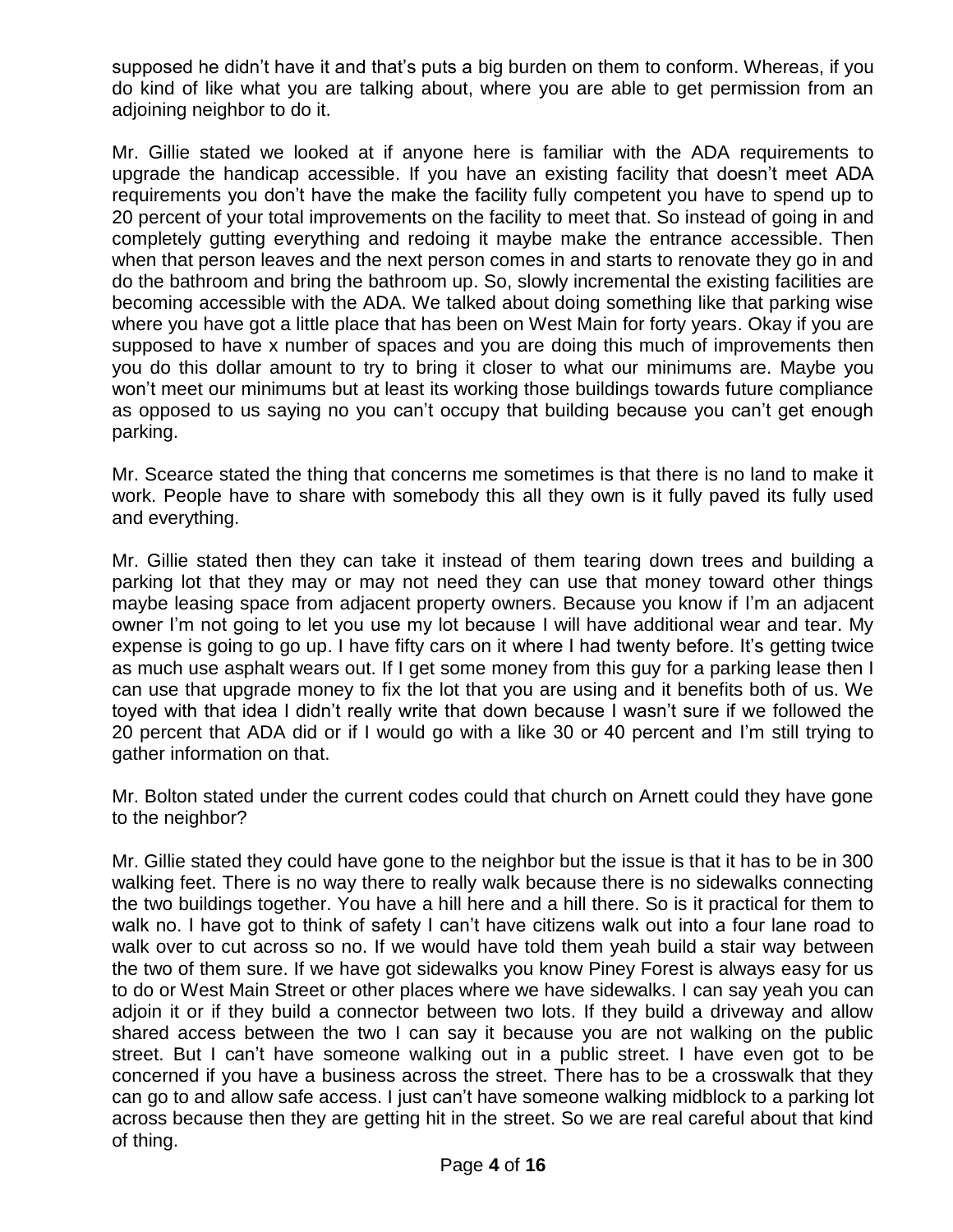Mr. Scearce stated how do you look at a regular retail business that's got say 10 or 15 parking space in front. That's all they got and it's all the land they have got? Then they want to go to some source of a use that say it's a teenage game room or even a church for Recreational use where you would typical think it's not going to have maybe 5 or 10 cars there for a period of time. What could be done for something like that to allow that building to be used for another use like that instead of just sitting there without anything being done to it? Is the only way around it is to have adjoining agreements or is there something that can be done where we are just not quite as strict on what we are saying you have got to have? If they don't have enough parking to meet their customer load that is there problem. They just won't be able to pay the bills.

Mr. Gillie stated that's what we are talking about that's why I said about this investing. If you are investing some money in to doing it you have to some sort of upgrade. If you are going in a space that requires 20 spaces and it's only like 10 on the lot. I would tell you no, you can't go there because you don't have enough parking to meet the needs. You have to find remote offsite which a lot of times you can't do or you have to find a site that meets those certain minimums. I wonder sometimes if our older building if that's not why they remain vacant because we can't get the necessary parking because our numbers are a little they are not off parking is so locate specific. When you look at a city that has you know almost no cars driving in and out of it the parking requirements are extremely small. You see some place like Los Angeles their crazy big so we have tried to balance ours out. I still think we are slightly off kilter with the amounts that we have. Especially for things like restaurants I look at Tokyo Grills I look at Nonni's I even look at Ciro's up on.

Mr. Scearce stated that stays business because I eat there a lot.

Mr. Gillie states it stays busy but I've only one time seen that parking lot completely full.

Mr. Scearce stated it is certain time and then other times you will go and there is plenty of places to park and you have got to other wait for someone to leave or park down near the street and walk up. But he's got enough parking I think.

Mr. Wilson stated there is no question like the mall that they have a ridiculous amount of parking around it. Target, Walmart really all of this they have always even at their busiest moments have plenty of parking. Are we suggesting that like if Target were to come and build that we are saying is it their regulations that are making those lots that big or is it our regulations?

Mr. Gillie stated on the big boxes it is their regulations. The bog box they usually have a minimum number they have say they are going to have. Our numbers usually on a store that large don't get to that minimum. Where we have more of a problem is the small strip centers and the smaller buildings that are going in. When you look at the two little centers across from Walmart, the one that was built on Westover that's just above People's bank and even some of the Doctor's office, if you look at the new dental office that's at the corner across from the Honda dealership; You know those were our minimums that they met pretty much what was our minimum parking require. If you look at those lots they are never full. The Targets they will come in and say that we want 500 parking spaces or we want 400 parking spaces and they don't need that many. If you look at it like I said it's never full. Even the mall the only time the mall is ever full is Christmas time. Even then it isn't completely full. When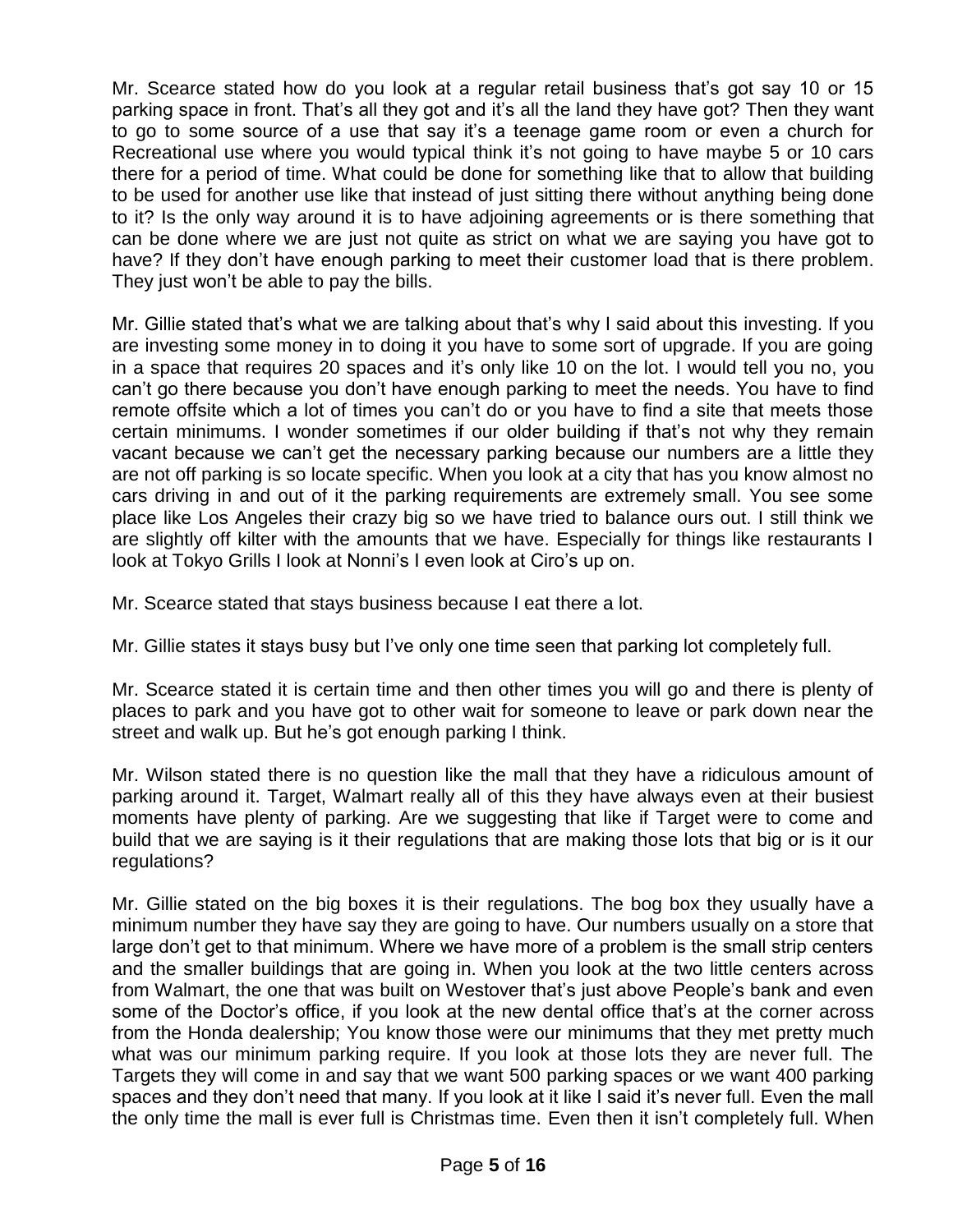you drive around the road that goes around the mall you will notice there is parking on the right side of the road you will have little bump out of parking spaces.

Mr. Scearce stated that was added because they had too.

Mr. Gillie stated yep. I remember telling the guy he had to put those in because the numbers said he had to. I have yet to see anyone ever parking in those.

Mr. Scearce stated that is a good example, But that is us saying.

Mr. Gillie stated at the time that was me. We have lowered our numbers with the new code because that was under the old code. You have got that little one across from where sears they make all their employees park that was the same thing. We made them to do that. I kind of kick myself because there was a nice set of trees and everything else back there that they basically cut down because it old them they had to put the parking that no one has ever used because that is what our code said.

Mr. Scearce stated I wondering in my mind maybe you know of it specifically but I don't see the problems in us having to have a maximum. Where we have got to say no you can't have this many because they are the ones that have to pay for the storm water. I mean if they say our load is expected this much and you only say this that's great. We are happy about that but we want more because we feel like this store is going to do much more. They are the ones that has got to pay all the extra money for the pavement and having it done. Why do we want to limit?

Mrs. Evans stated we are cutting down trees that we don't need to.

Mr. Gillie stated as she say you are paving additional land that you don't need to pave. The lots get bigger so we could possibly save ourselves some land. The concern that we have is the storm water regulations have been consistently ramping up. I have been doing this 20 some years and it use to be you build it and that was good. They are getting more and they are going to continue to get that way. So eventually we feel that we are going to end up even though they are controlling what they got now their maybe problems, in the future on how to maintain that and how to continue to control it. So we feel if we can kind of get a handle on it now we can set ourselves up to be better prepared for any future changes in the regulations.

Mr. Scearce stated I just didn't want to and I guess this is wonderful problem to have is to say we have a maximum you can't go over this and someone not want to come to Danville because we don't give them enough parking.

Mr. Gillie stated we can address that. We can put in the code if you want like we do for a special use permits now if you want more than x number of spaces you have the option of coming and asking.

Mr. Bolton stated I would hate to lose somebody over that and not have a way around it.

Mr. Scearce stated I see it the other way more than I do that way.

Mr. Gillie stated that's why I thought we could put that maximum in their we put that out that safety valve. It's just a lot of people don't want to go through the process of asking for this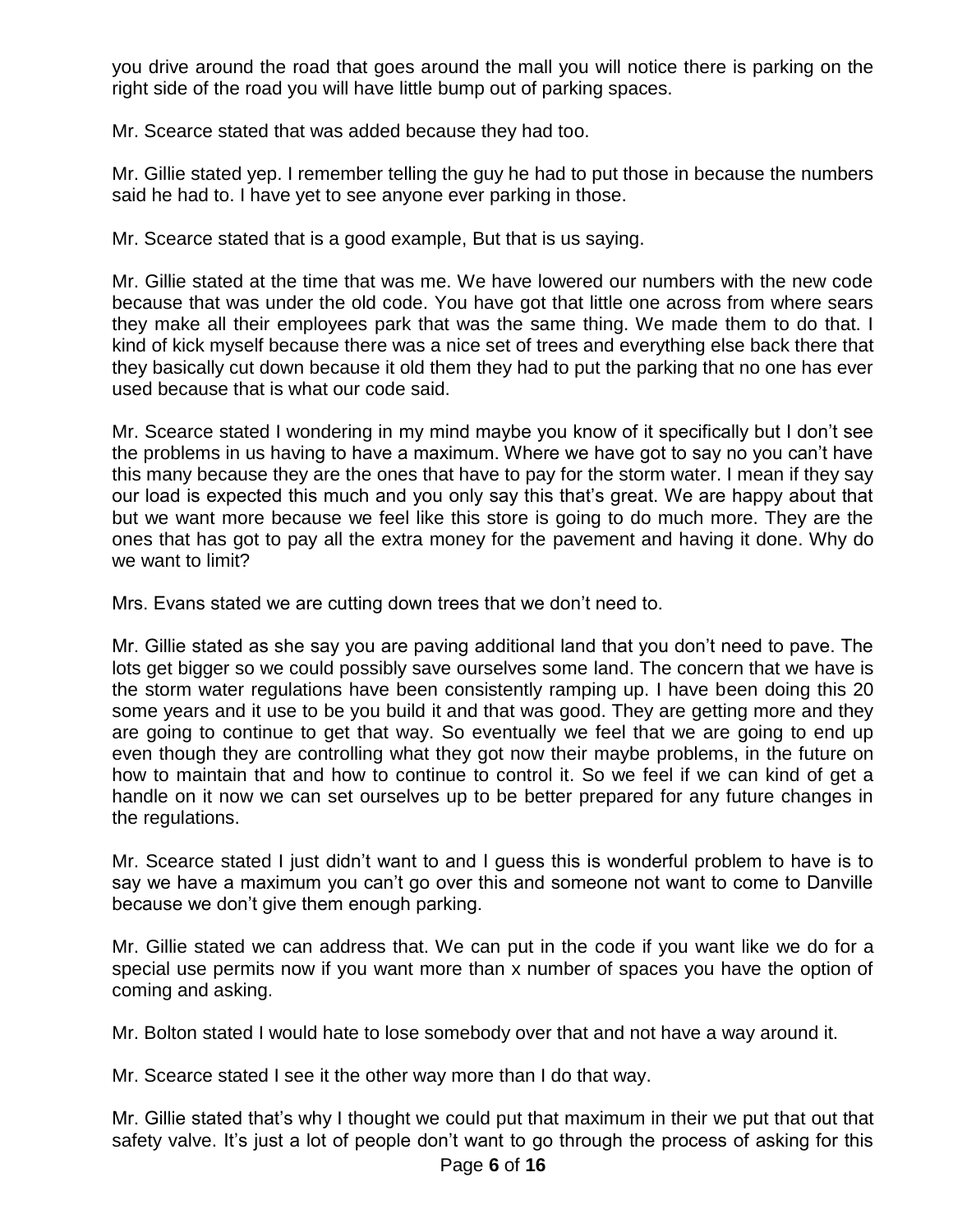because they are not sure they and they will find out well they have done other places that had maximums. This is not a new idea for me. I'm great at stealing others people's ideas. Places have maximums you have x number is square feet.

Mr. Bolton stated they are not losing the big boxes?

Mr. Gillie stated they are not losing the big boxes. The one person who said they had a safety valve we told them you can only have x number of spaces but if you want more you can go through this process. The folks they lived with our maximums they didn't go through the process.

Mr. Scearce stated I don't have a problem with that.

Mr. Gillie stated but it promotes people to develop on small lots to save trees. It is an offset for this I didn't touch it in this report because it is a separate section of the code is our landscaper requirements possibly updating them or slightly changing them. The Ciro's is an example hopefully he is going to do something he has got an island down the front of his facility that he has asked to cut down. Our code doesn't really say that he can cut that down. We have a minimum size but because of the design I told him to go ahead and cut it down because I want to try to see how that is going to relate based on what I think is going to be these changes in the future. So we are doing an experiment if he decides to cut this island down. Right now, we say that islands have to be at the end of all parking rows and you can only have x number of spaces in between. We have looked at not eliminated that but reconfiguring those layouts. Only because of the way the storm water controls are. Also, given someone a break if they use alternative pavements, you have seen things on porous asphalt and porous concrete. We have one site that has done it and it's worked pretty well. The City did a test down at the Anglers Park at the shelter the little parking lot behind the shelter it's done wonderfully it floods and water drains out and its back to being used. If someone is willing to do those kinds of things I was even thinking we could put a break in the numbers the only problem with that is of they do to repave it in five or ten years how do we track that they have to go back with that same kind of pavement as opposed to an porous pavement. That is an issue that we are gonna have to resolve and I don't have a good way to do that yet.

Mr. Bolton stated did we do one on Old Piney Forest in that parking lot out there?

Mr. Gillie the Hair Salon? They asked to do one they haven't done the parking lot yet. They haven't needed it. That's another facility based on their number of employees they were going to build a parking lot around back. I haven't received a single complaint about it every time you go by there is three or four spaces in there parking lot. There are not cars anywhere they shouldn't be but based on the numbers they should have built the additional employee parking lot out back. So we have been monitoring that one as a test case.

Mr. Bolton stated they should have from our regulations or from theirs?

Mr. Gillie stated from our regulations they should have built that.

Mr. Bolton But this might would eliminate that perhaps?

Mr. Gillie stated yes.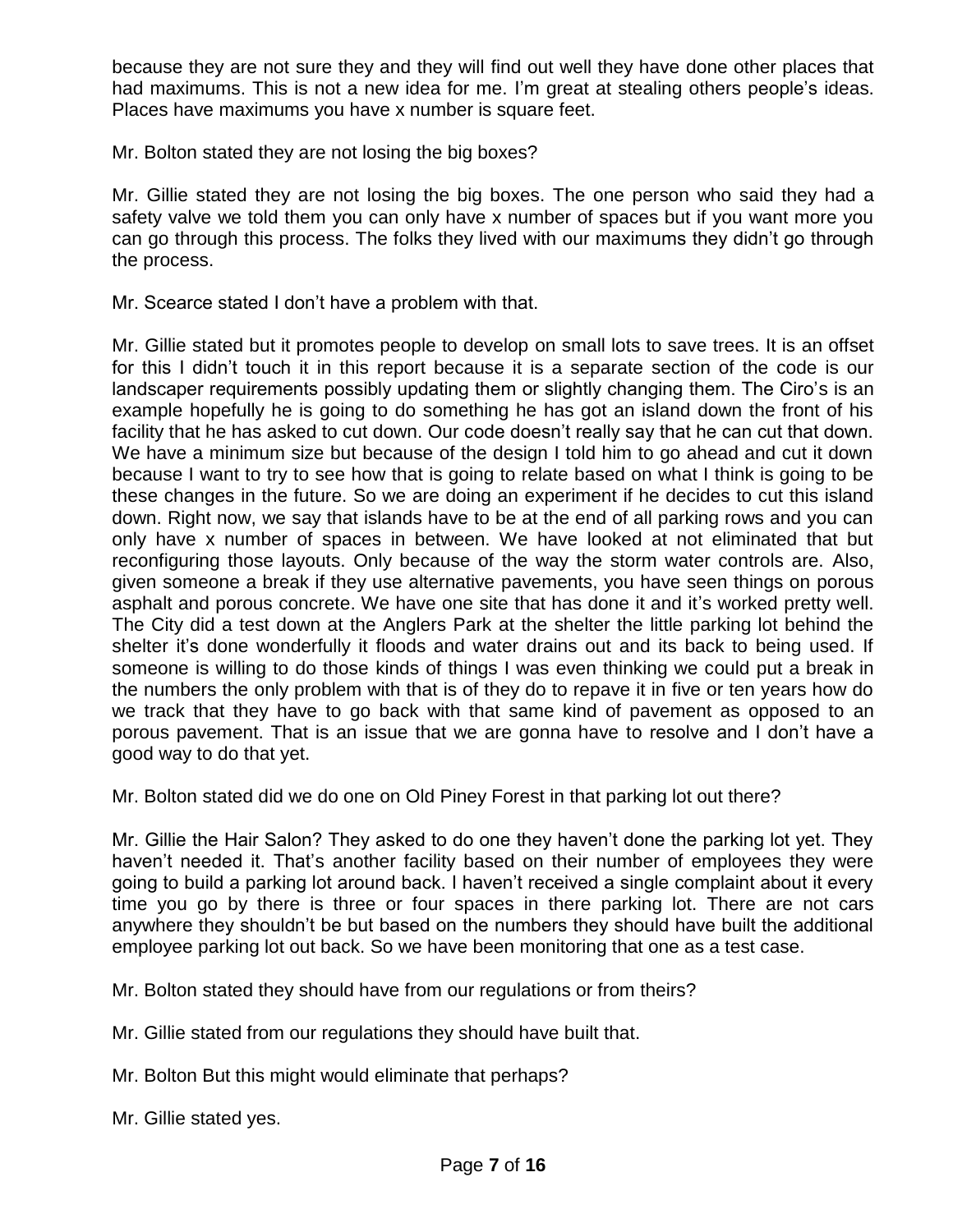Mr. Wilson stated except for big boxes of maybe like national corporations type of establishments most of the regulations are what we set?

Mr. Gillie stated yes really all the regulations they have what they call their minimum standards. It's what we set. Car dealerships we have no real parking regulations on car dealership are what do you what's a parking space versus what's a retail display. We need to put something in their because Car dealerships as they empty if you go out 58 and you look at what use to be Danville Toyota and the Hyundai dealership and stuff like that we have got all those buildings that will eventually going to be something else we really don't have any regulations on that. Now if an individual use goes in there im gonna have them go back in a strip.

Mr. Scearce right create lanes.

Mr. Gillie stated when you look at those facilities it's an example of the transfer over of properties and how we address that kind of thing.

Mr. Scearce stated I just want being in the real estate business and dealing with this stuff I'm all for trying to make it helpful as we can to businesses you know that are trying to convert or reuse or have adapted use for buildings and that sort of thing as much as we can.

Mr. Wilson stated whether you see these suggestions like based on square footage or seating capacity or reduction by 10 or 20 percent do you see those as position moves?

Mr. Scearce stated yeah.

Mr. Wilson stated as long as a special use permit is allowed.

Mr. Sceacre what he is talking about on that maximum yeah I got no problem with any of this because most of this is new stuff. I more dealing with if somebody comes to build new I agree because the storm water is so expensive. I'm just thinking I would also like to see us do something come up with some kind of creative way to be a little more flexible. I will give you a good example the old McGee furniture building on Piney Forest Road it's a big building of course he finished the basement but it's just got parking right across the front in front of the dock and it does fine for a retail business. But if you wanted to do something else like put a gym in there for instance you've got limited parking there. I don't know what you do. I don't know how you re use that building if you have a church or something like that you might could get people that to park on the other place but it's just a tough situation.

Mr. Wilson stated well but just so I can be clear, so let's say a church wants to go in there and there is no way it's enough parking.

Mr. Scearce stated what do you mean too many members that are committed coming on a regular basis.

Mr. Wilson stated in others words you have taken basically a business that needs just a few parking spaces where people go in an out and changed it to a high capacity. So now you are going to have a lot more cars in there. So what we are saying here is either we say no or they have to cut deals with the surrounding businesses through some kind of legal agreement, that really opens up that number of spaces so that it can be used.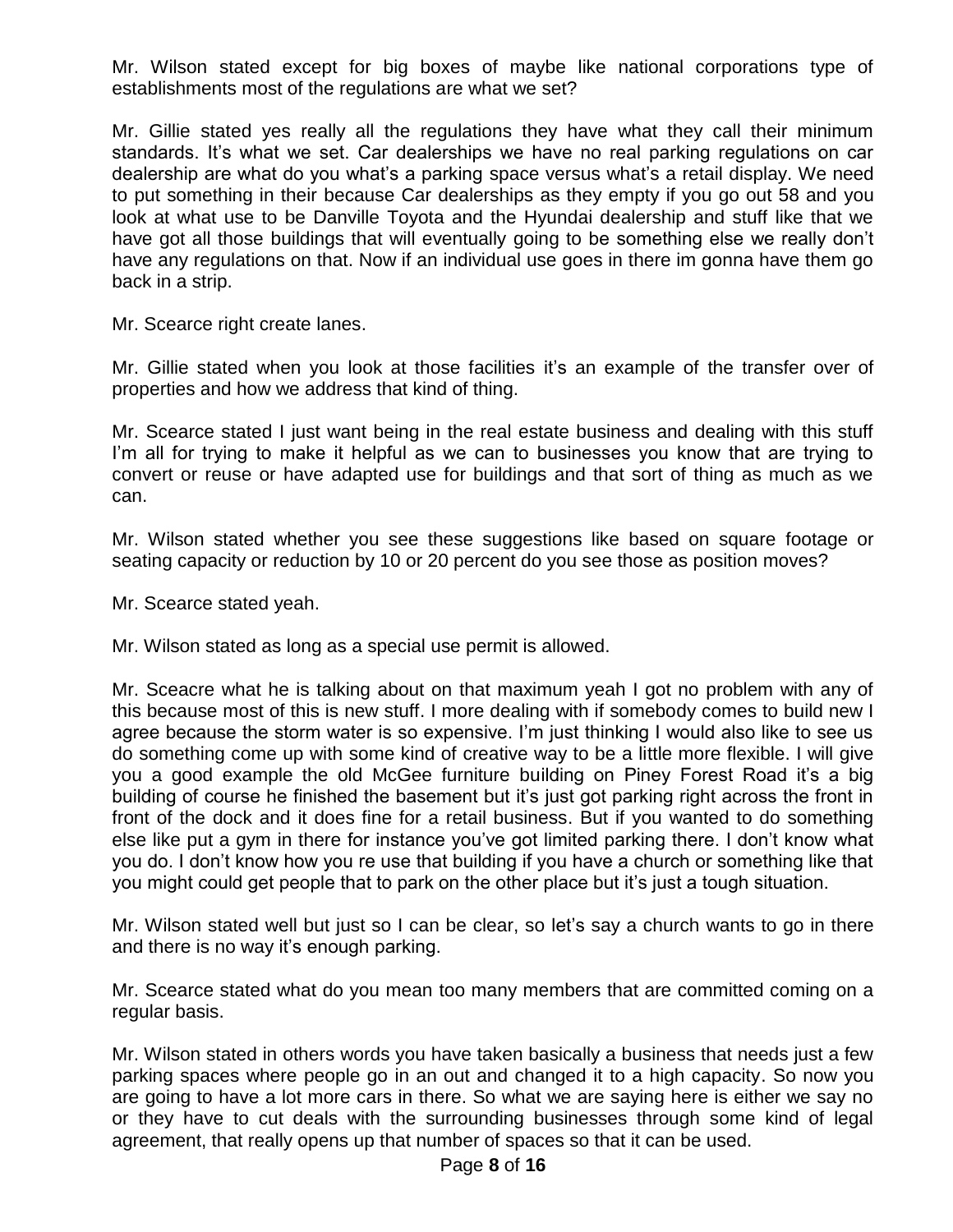Mr. Gillie stated correct.

Mr. Scearce stated or here is another thing like we will use this as example. Let's say you've got a church with 25 people the building is a lot bigger than the accommodate more than that but they are not going to using it I would hate to see us say well you have got a 14 thousand square foot building based on square footage but you don't on a church do you? What do you base that on?

Mr. Gillie stated that's another one. We base it on seating capacity, fixed seats.

Mr. Scearce stated so this is your seating area and the bottom is your pay are or something.

- Mr. Gillie stated your church right now you have how many pews any idea?
- Mr. Wilson stated 19 on each side.
- Mr. Gillie stated 19 on each side do you know how wide they are?
- Mr. Wilson stated they hold eight people each.

Mr. Gillie stated eight people according to what's comfortable or what the code says? Its 18 inch width per person so when I calculate it every 18 inches of a pew I'm supposed to know the length of the pew and divide it by 18 inches. Realistically, that is like 13 or 14 people per pew. That anin't going to happen so I tell a church you have got to have if you have nine per side you've got to have 18 times 15 and I divide the numbers its unrealistic sometimes the numbers. Then I will get small churches that come in and don't have fixed seats don't have pews they have folding chairs so I ask them how many folding chairs do you have? I have had a few that say if I have got eight parking spaces I can have this number of chairs and they will tell me that. I don't go back in and count the chairs. I don't know whether they have more or less it's just a number that is really hard for use as staff to justify but if you've got square footage if your building is ten thousand square foot its ten thousand square foot.

Mr. Scearce stated but you may not be using it for whatever reason access or it's torn all to pieces or what. I'm thinking from a church for instance it should somehow be based on the people and also figuring that you can get easy four people in a car. You know some kind of way like that if you got one parking space for every four, five or six people in the congregation you do some of them at way based on that.

Mr. Gillie stated we do and that's why for us it is very difficult because you don't know how many people are going to be there. Churches start small and then they grow.

Mr. Wilson stated what's the institute numbers built off of like a conference of three hundred people or their daily operation?

Mr. Gillie stated it was built on the maximum.

Mr. Scearce stated that's no news they just packed it out. That's government funded.

Mr. Gillie stated no we calculated how many people would be in there all the offices and everything else. Even their facility is usually when they have an event they have an upper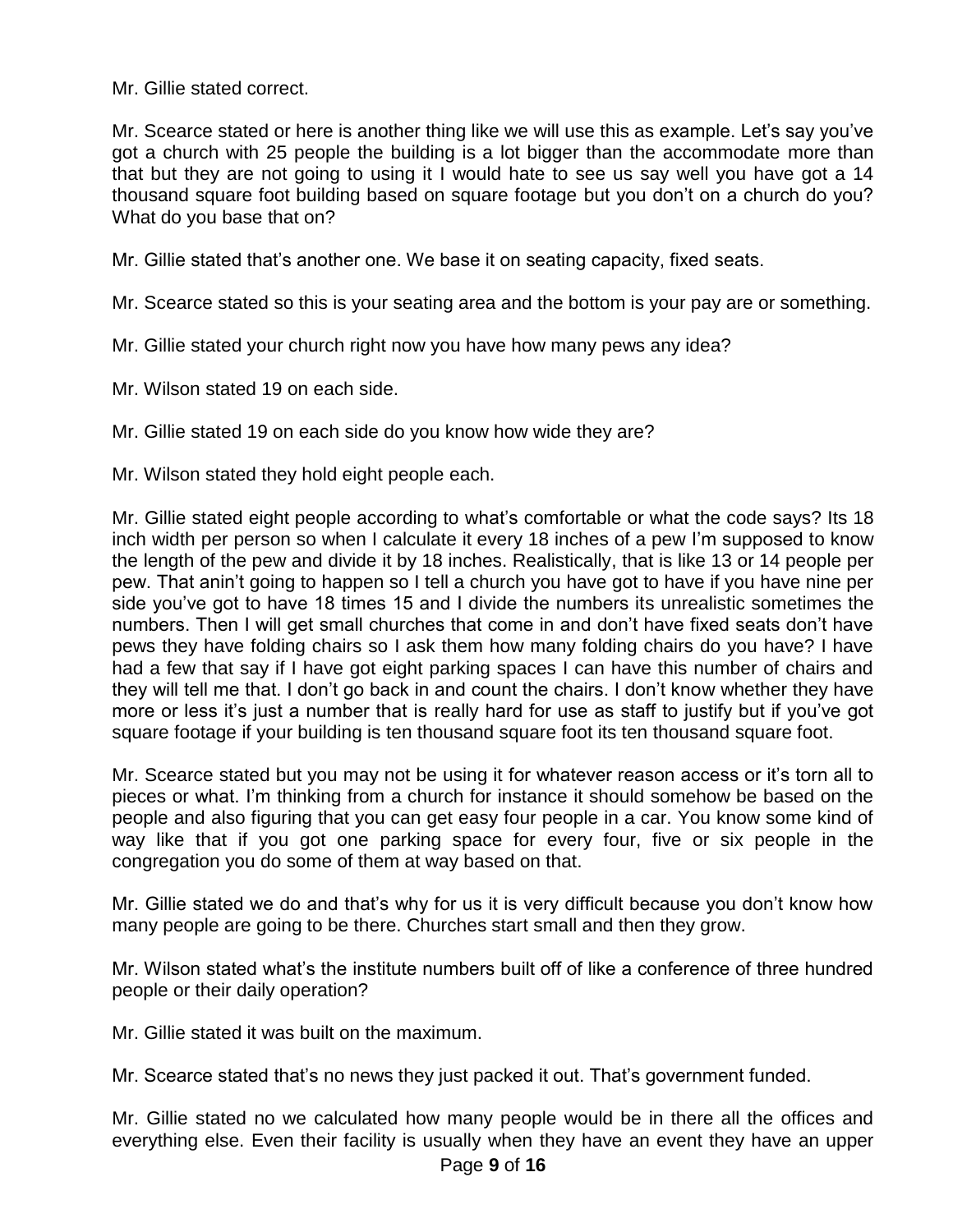parking lot. How many people have parked at the upper parking lot? Almost no one everyone goes in turns to the parking lot to the right and parks at that one. There is a whole another big lot up there that is usually vacant.

Mr. Wilson stated so under these new guidelines would there be something different happen at the institute?

Mr. Gillie stated I believe so I haven't read the numbers on the institute.

Mr. Wilson well, I'm just using that as kind of an example.

Mr. Gillie stated yeah if we went by square footage as opposed to the occupant load yes it would change.

Mr. Wilson stated alright at West Main my church if we make the switch how will they affect things? Would we go in square footage from now on or would we go on seating capacity of the sanctuary?

Mr. Gillie stated if we change it we can do either and that's the thing we can write churches are based on seating capacity in the sanctuary and it's the number of seats in the sanctuary. We can write it to be square footage of the sanctuary so it still eliminates all the other. Because when folks are in the sanctuary they are usually not in the other parts of the church building. When they are in other parts of the building they are not in the sanctuary so it works out we can write it that way.

Mr. Wilson stated do we prefer to write it that way?

Mr. Gillie stated yes.

Mr. Wilson stated I mean that's what it says here.

Mr. Gillie stated because it's so hard to say you get churches that started off small and they keep getting bigger and bigger and they outgrow the space here. Now they are up there and they are getting bigger and bigger and you have other churches that started big and now the numbers are dwindling. A square footage is square footage no matter what so if that church can't afford that building and moves out somebody else moves in its already addressed. If we've got an old building the one across that Doctor Mallory is in straight across West Main Street next to the funeral home, that medical office building that has the little parking lot across the street, realistically if they came in and that building sat vacant for a couple of years and somebody tried to go back in there I would have to tell them no.

Mr. Wilson stated they don't really have any parking.

Mr. Gillie stated they have a parking lot across the street which is very limited.

Mrs. Evans states that use to be an ice cream shop that would have done well with that little parking lot across the street.

Mr. Scearce stated but I mean the point is I guess for my user perspective not from the City perspective is it's been working and it hasn't been a problem.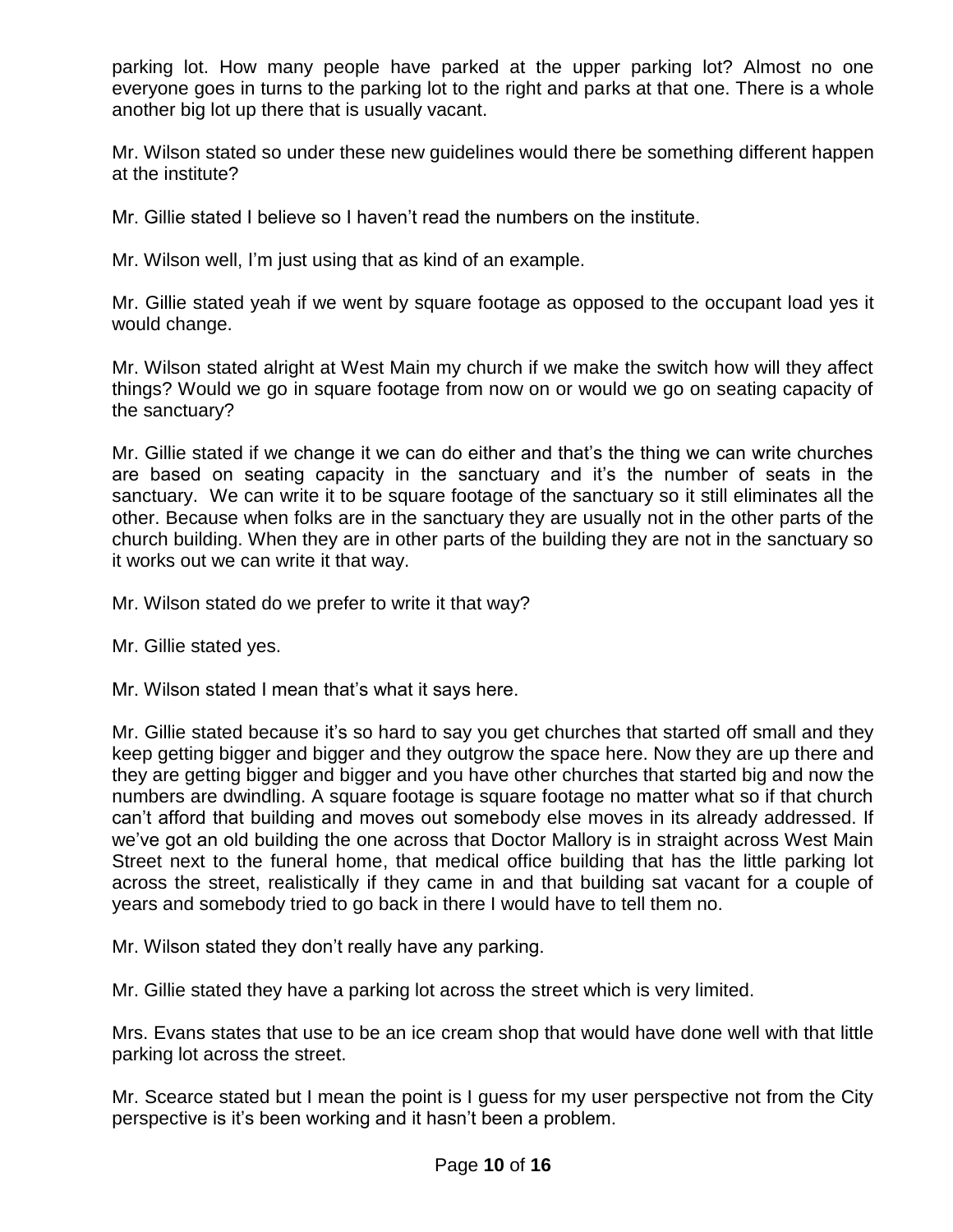Mr. Gillie stated it has been times with Madison's building.

Mrs. Evans the yellow building?

Mr. Gillie Yeah the third and fourth floor how long has that not been able to be occupied because we won't let them go inside there.

Mr. Scearce stated I'm saying it's a problem because of the code not because of use is what I'm saying.

Mr. Gillie stated the forum building the upper two floors off that building haven't been able to be occupied because we have been telling people no. The parking doesn't meet our minimums. Now have you ever seen that parking lot full?

Mr. Scearce stated he has got a brand new parking out back behind over here that is never used because he had to meet the code. He had to spend fifty five thousand dollars to do that.

Mr. Gillie stated I made him do it I did because I had to. Did I agree with it that's not the point. The point is I had to make him build it.

Mr. Wilson stated so in that case how do these guidelines you're suggesting change this?

Mr. Gillie stated If we do the 20 percent reduction he wouldn't have had to build as much and we also done some others things that are possible in there. If we did an existing building and you know you are improving it by x number of dollars like we do with the ADA that may not have made him put but a little bit of improvements into it. Maybe I could have got him putting some landscaping or other things in there and met that threshold of dollar value. If he is finishing off those floors and spending twenty thousand dollars to finish off the floors and I say you have to spend 10 percent. You know he spends two thousand dollars and he puts in a couple of landscape islands or something like that.

Mr. Scearce stated I didn't even understand that thinking why put any kind of burden on him of additional landscaping if parking is what we are talking about? If we feel like he has got to have parking make him put ten more spaces you know not put up a tree.

Mr. Gillie stated this helps toward the storm water calculations. Also make the numbers look better.

Mrs. Evans stated make the City look better.

Mr. Scearce stated maybe that will help us. You can always change it later but at least we can put it with a building.

Mr. Gillie stated I can pick out some building and throw in some examples if you have a building in particular that you think. Driving up and down and you see a building and you are like alright let's say you want to redevelopment that building with such use how would it work until the code. Then I can run through all the scenarios of what would happen. I used the Arnett Boulevard because I see Arnett Boulevard as an older little strip most of it is occupied not all of it, it works alright. What's going to happen if someone comes in there and as the future goes and this gentleman with the dry cleaners that really made me start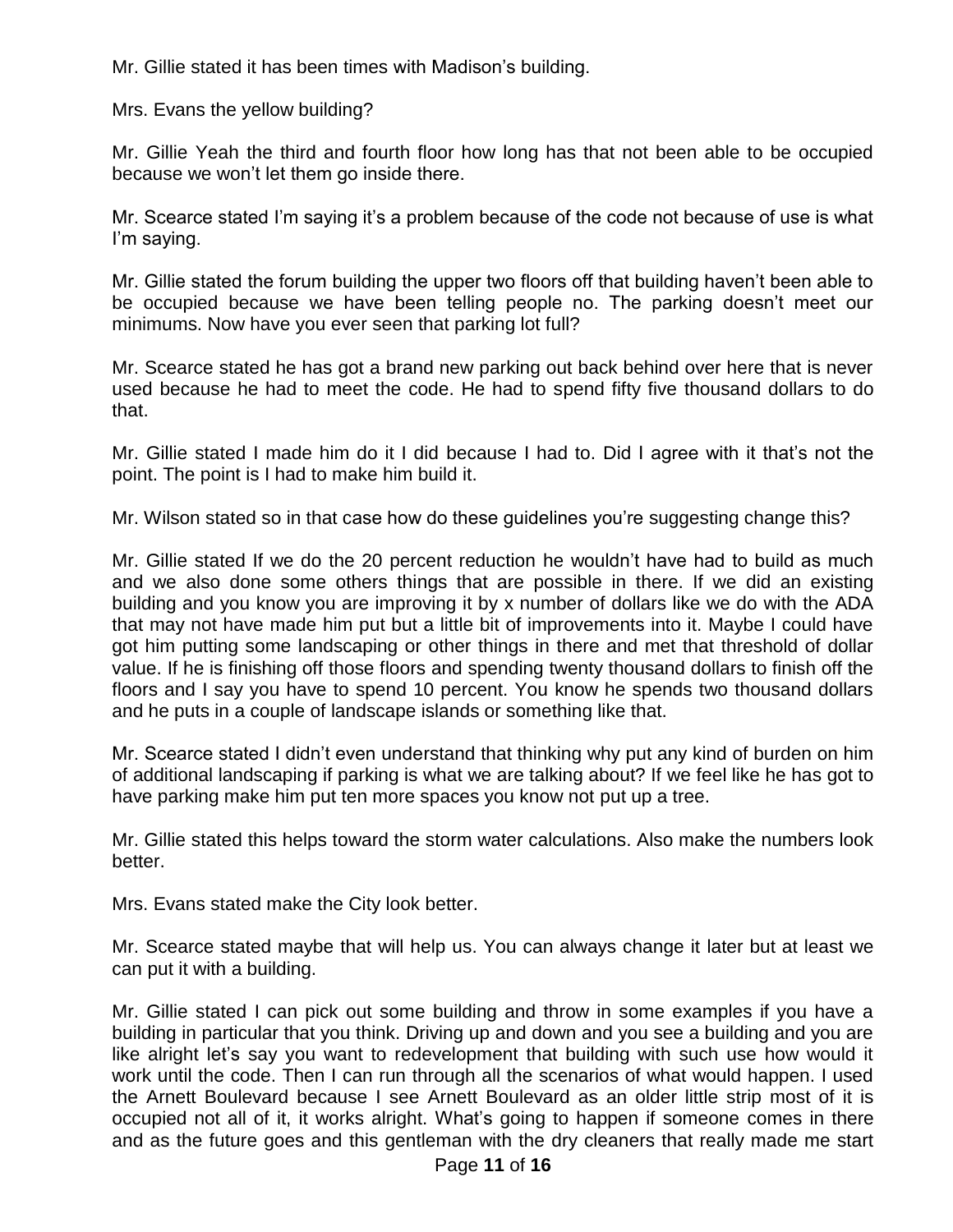thinking about his site. West Main Street you look at all the old spots on West Main the old radio place and stuff that has been vacant for a long time. Even the old Howard Johnson where they tore everything down bet there is a vacant lot. Those little places eventually something is going to happen on that portion of West Main that one building that is all strip that was Baker's Fantasy or something for the longest of time. There is not parking there for that and you got a retail that place has been vacant for quite a while.

Mr. Scearce stated it's parking across the back.

Mr. Gillie stated a little bit.

Mr. Scearce stated he sprayed it and re stripped it. He did the best he could to try to make it work.

Mr. Gillie stated but based on the square footage that is there. We had a day care that wanted to go there at one time.

Mrs. Evans stated they never did?

Mr. Gillie stated no they ever did. She got the special use permit and everything and never did. Those kind of buildings the way our code is now its going to be really limited in what you can and can't do with something like that. They are existing structures.

Mrs. Evans stated are you reducing it enough to the ten to twenty percent should you look at reducing it more?

Mr. Gillie stated I don't know that's I was going to start I was afraid of going to big.

Mr. Wilson stated as long as you have special use this is something I have learned from being on this commission as long as you allow for special use in other ways something that can be reviewed. Why not? Are you leaning toward reducing stronger? I mean reducing it back more?

Mrs. Evans stated yes.

Mr. Wilson stated to me as long as you have the option for special use I don't know why we don't set a high standard for our self in terms of like water management. Is this good for the business? Is it also good for the landscaping? You know those kind of things I don't know why we set the highest standard we can for ourselves. Then have the option to bend things as the need.

Mr. Scearce stated that's what we have had. What do you mean by the highest level?

Mr. Wilson stated if we are requiring people to put in whole bunch of spaces of just asphalt that's never going to be used that doesn't sound good on any level. It sounds expensive and it sounds like it inappropriate.

Mr. Scearce stated I misunderstood then because I thought you were saying was to keep what we got.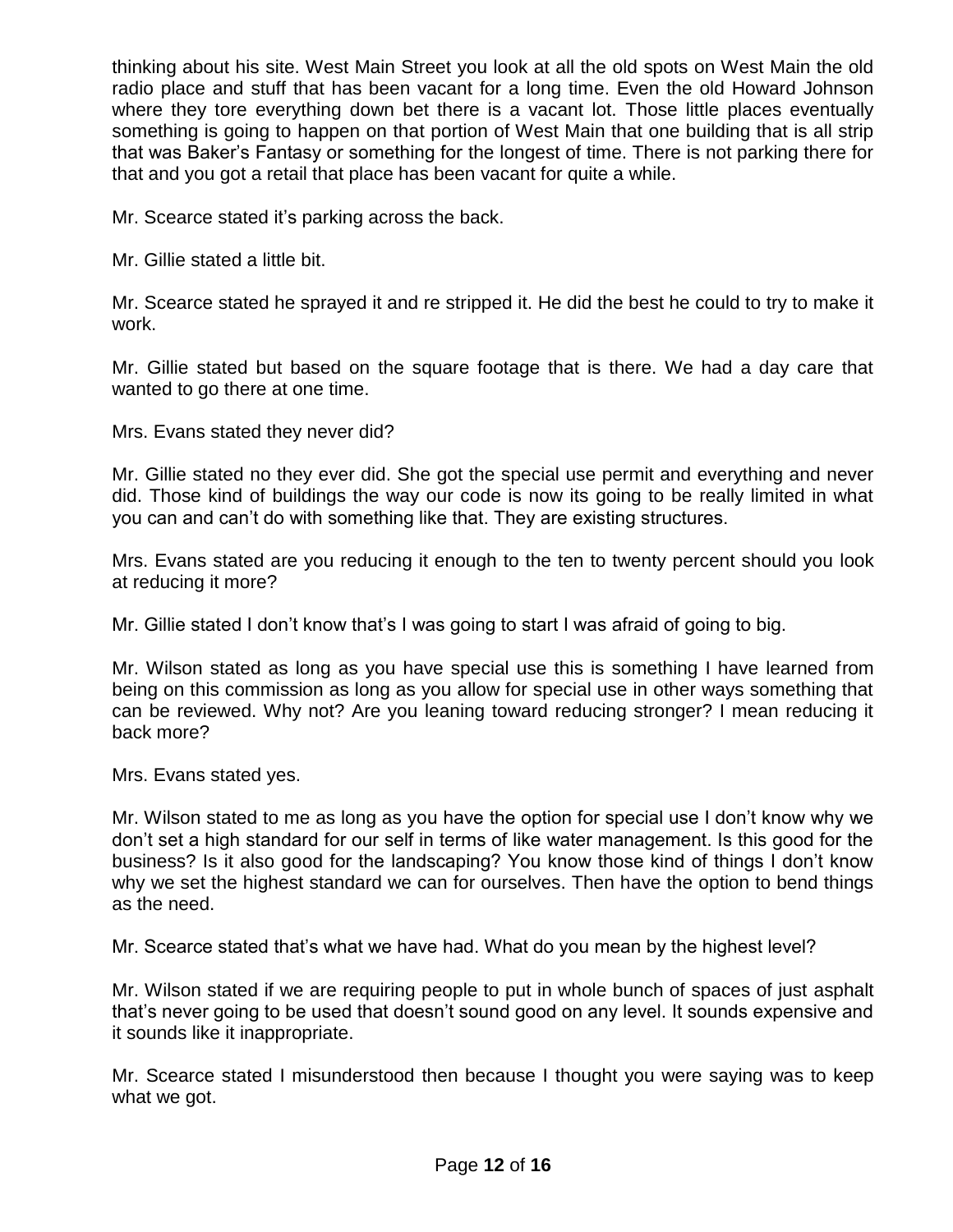Mr. Wilson stated no I would highly recommend going back maybe 30 percent instead of the 10 or 20 go to 30 percent. I think 30 percent is good as long as we have the option we have. Because I can see something like this happen a million times my daughter lives in Dilworth, Charlotte and one of the main roads is East Boulevard. There is a lot of houses that look similar to the housing going up and down West Main Street that are now businesses. I can see that being a parking magnet. In fact, the next time I go up there I'm really be paying attention to how they manage parking along there. What if Danville just changes and you get West Main Street looking like it's one of the coolest places in Charlotte. You get residents now turning into coffee shops and Starbucks or something like that. I probably would higher recommend that we set a high standard for ourselves in terms of attractiveness, environmental and have the special use permit be a mechanism for dealing with exceptions, problems and twist and turns. Those are going to happen it seems to me flexibility is needed. I kept thinking about Newcomb's landing we were talking about all of this. I mean was that even associated with anything in terms of those buildings. But I would think that every time one of those buildings gets converted into a business or residence or something Newcomb's landing more and more spaces are going to be needed. Wasn't that just a big parking lot?

Mr. Gillie stated no Newcomb's landing was a brown field cap and is the cap we were allowed to strip it and make it into a parking lot.

Mr. Scearce stated it was waste dump.

Mr. Whitfield stated it is full of battery acid.

Mr. Gillie stated not anymore. We have cleaned it sustainably.

Mr. Whitfield stated we have cleaned a substantial amount of battery acid up. The reason that one doesn't have many islands in it is because the EPA came in and said these are places that you can't dig and spaces aren't numbered the paint as opposed to the sign we can't even put a sign post.

Mr. Gillie stated you can punch any holes in it.

Mr. Scearce stated fumes will come out.

Mr. Wilson stated I understand that but my point is that when Newcomb's Landing was done I would nearly the development of that level on Bridge Street was taking place. So now Newcomb's Landing is slowly becoming more necessary and nobody would have even seen that coming for whatever reason. So, I would like to have flexibility as a Commission by setting a very high standard for landscaping, minimal lots dropping that down because we don't want asphalt everywhere. It takes less pressure off businesses to have to put in a bunch of stuff that they are never going to use but then you still have flexibility. Does that make any sense?

Mr. Whitfield stated Contrary to what people think you can put high standards in. The best example is North American Properties came to Danville to build Coleman Marketplace. We had a special overlay district and we set down with them to write the zoning. Because they wanted certain material prohibited and they wanted more islands and fewer spaces. They want certain materials required because they said you don't have this then we as the developer can't force a Target or a Home Depot or a Dicks to go in and do what is required.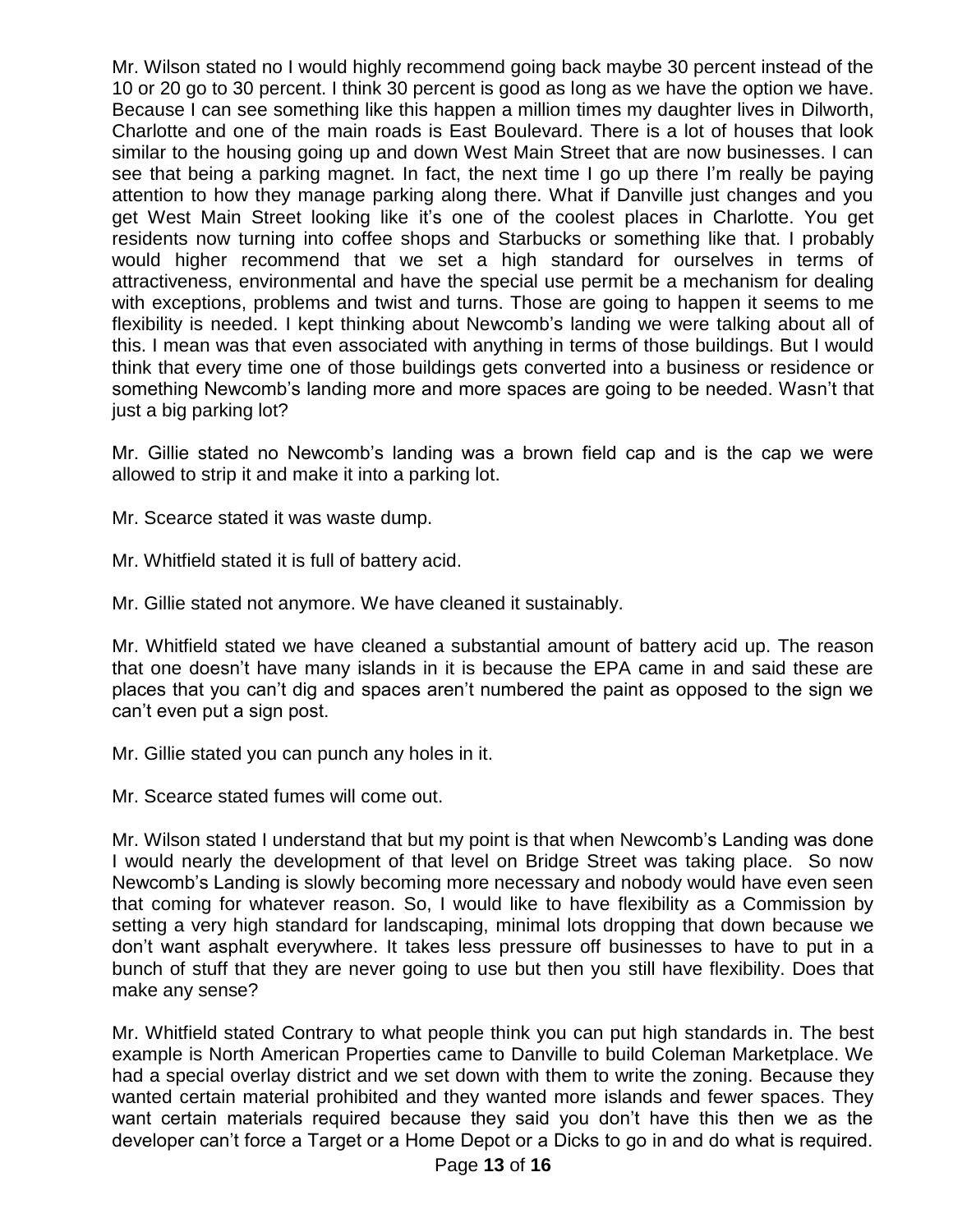They actually are a developer that came in and said we need to tighten up the regulations. So that we can built something that in the end will be nice and we can be proud of and you would be proud of.

Mr. Gillie stated we could have tightened that one up more though.

Mrs. Evans stated in what way?

Mr. Gillie stated the number the max number.

Mr. Scearce stated you mean not made them have so much parking?

Mr. Gillie stated a couple of companies pushed on the maximum. We had originally proposed as we wrote down a maximum number and they bolted the max and we pulled it out. That's kind of why I have been thinking maximum numbers for a long time.

Mr. Wilson stated I will say this you go by something of these shopping centers like Kmart and it's a larger amount of asphalt and if you go by Coleman Market Place it's not perfect but it certainly presence itself much nicer and is more pleasing to the eye and a better customer experience.

Mr. Scearce stated some of that is just changing times.

Mr. Clarke stated well Mr. Gillie you can correct me if I am wrong one of the reason they asked to tighten down on that is to require some of that landscaping is they didn't want Walmart, which was just two acres of stripped asphalt.

Mr. Wilson stated this is where we get into again what is our role as the Planning Commission? Maybe I take this stuff to seriously I don't know but what do we want our community to look like? How do we want it to be business friendly? How do we want it to be good for the wellbeing of people of the community? So I mean whatever we get to that balance and standard I would really strongly support. So if you think backing this down to even thirty percent I'm okay with that. I guess I don't technical enough to know exactly what that means in every case and therefore I would add the special use provision. You talked about the ADA issues and that they aren't in here. I certainly want to be a community that puts that forward for people in the standard for us that we can per say if you are a person with certain needs disability needs we are there for you.

Mr. Scearce stated and we do.

Mr. Gillie stated we do that. I was just using that as an example of how to do cost effective requirements.

Mr. Scearce stated what you are required to do.

Mr. Gillie stated ADA says you spend dollars but you don't have to make the whole thing. Every time that somebody else renovates a structure your spending a little more so it doesn't hit you that you have to spend it all now. I think that would be a good thing for our older buildings and the older developments that we can pattern something that changes on that.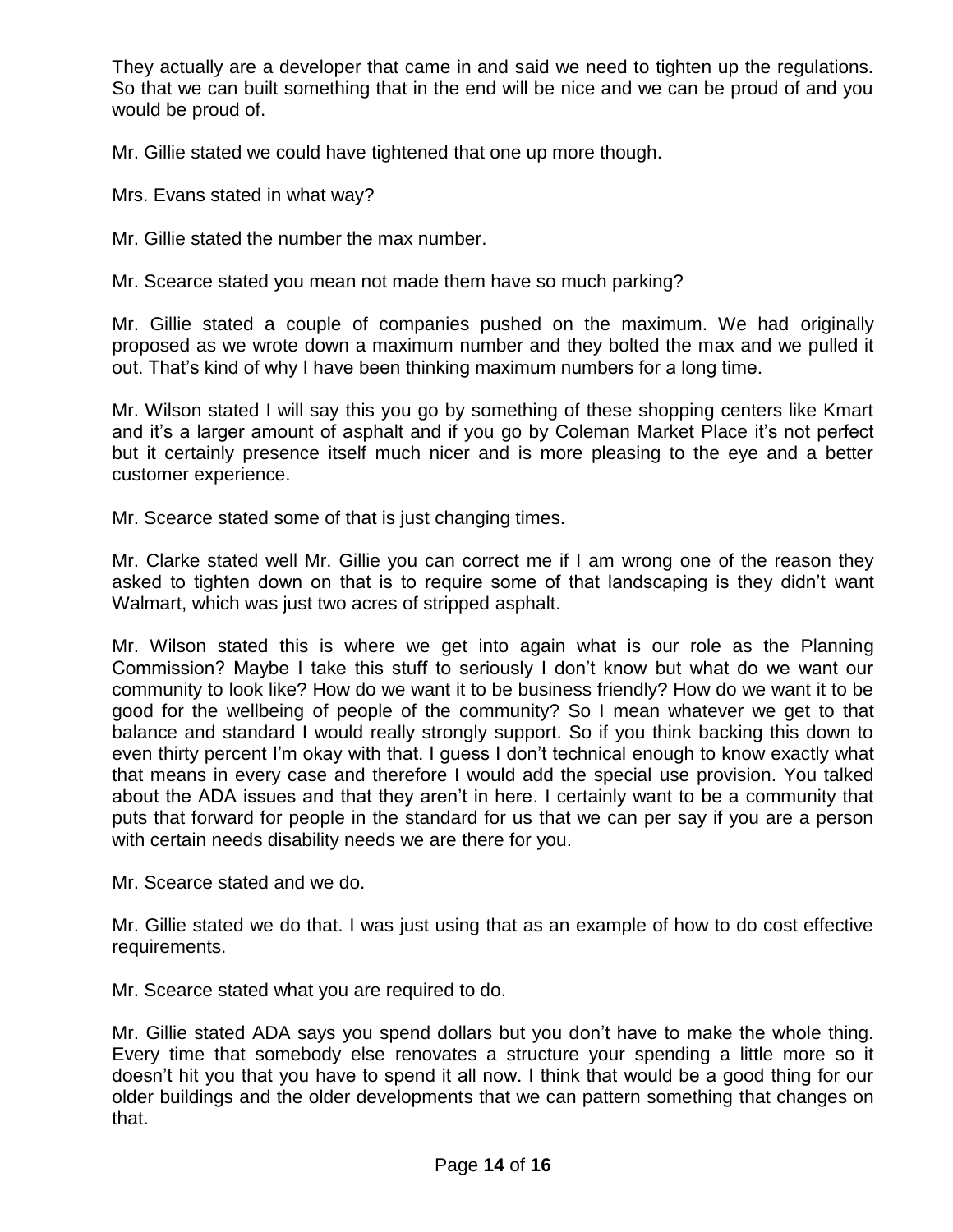Mr. Scearce stated well just go ahead and do it.

Mrs. Evans stated how does this affect the guy last month for Davis warehouse that was renovated that. He is looking at parking.

Mr. Gillie stated right now it doesn't affect it. If we do the changes depending on when his construction starts it could.

Mrs. Evans stated I know he said he has to find.

Mr. Gillie stated yeah he does. He has to find it to meet our requirements some of that he has to meet his tenant's requirements.

Mr. Whitfield stated actually for him his issue is the bank. He would have to get a special use permit to reduce the number of spaces he's got because the bank is requiring him in order to finance that project a set minimum number of spaces. So that's a case where it would perfectly appropriate for him to come forward and this scenario for a special use permit and tell you all I can't find it my bank won't finance the project unless I get these spaces. Then you would go that makes since.

Mrs. Evans stated as long as he comes and presents that.

Mr. Wilson stated I think we are on the right track I mean what do we need to do?

Mr. Gillie stated right now nothing you don't have to take any action. I was wondering we have been working on this for a while playing around with different ideas. Was their anything else you want to see staff do? The next step will be and again if you see a building give me and address for a building that you think.

Mr. Scearce stated use the McGee Furniture that's a problem building.

Mr. Gillie stated I'll use McGee and if there are any others that you see that you know what would happen if somebody is trying to redevelopment one.

Mr. Whitfield stated that would be on commerce appeal.

Mr. Scearce stated that what he is talking about. That's the one he's talking about at the church.

Mr. Gillie stated those kinds of things.

Mr. Wilson stated I think we need to be able to say no sometimes. Like do you remember the gal that came out there from Wayside, 29 south going out of town she had painted grass.

Mr. Gillie stated it is now the Cowboy Church.

Mr. Wilson stated it's now the Cowboy Church?

Mr. Scearce stated It was the Green tree diner Inn.